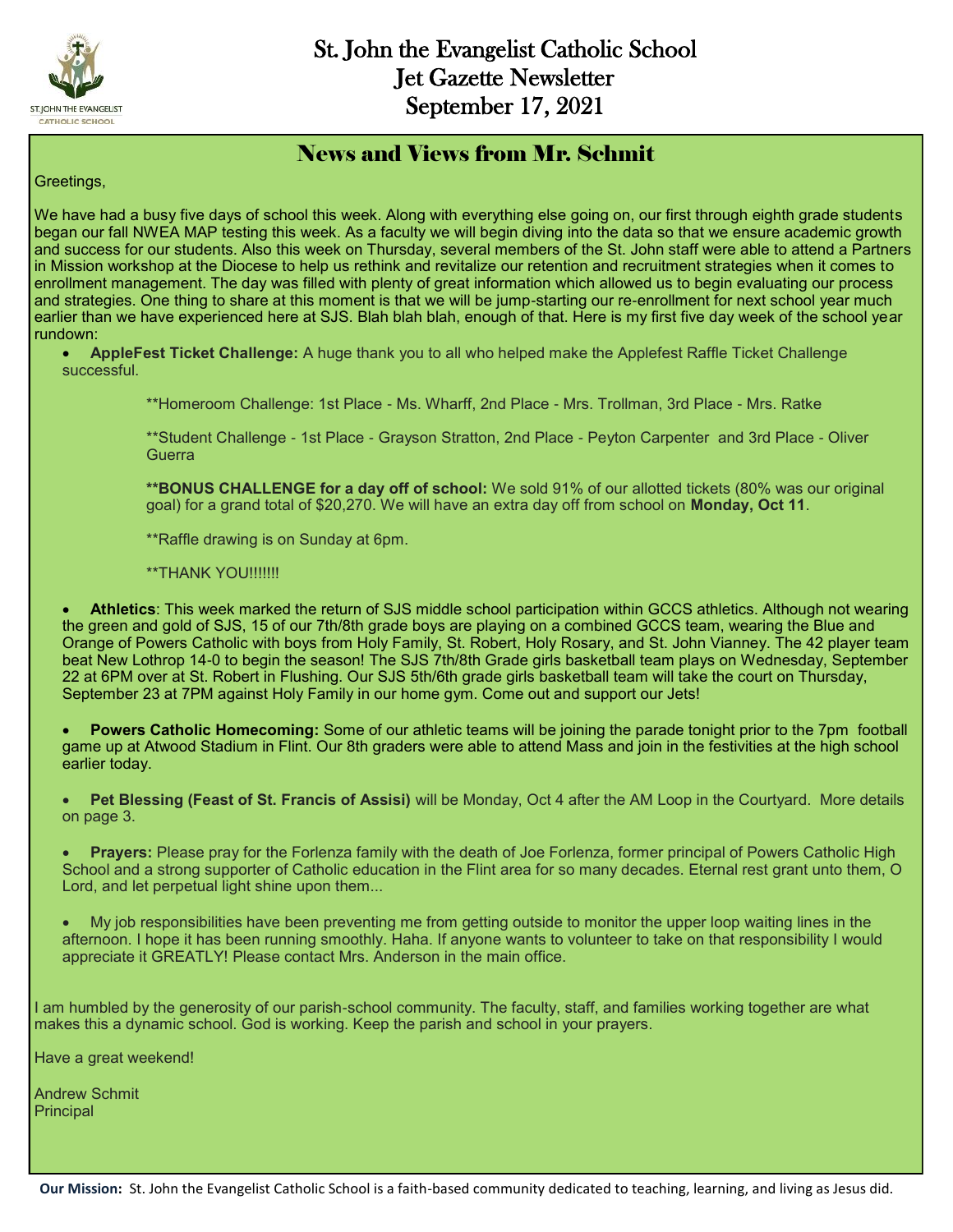# **Dates to Remember**

|        |    | <b>SEPTEMBER</b>                                             |
|--------|----|--------------------------------------------------------------|
| Monday | 20 | Picture Day                                                  |
| Monday | 20 | Youth Choir begins after school. Registration info on page 3 |
|        |    | <b>OCTOBER</b>                                               |
| Friday | 1  | <b>No Hot Lunch</b>                                          |
| Monday | 4  | Pet Blessing at 8:10 AM                                      |
| Monday | 11 | <b>NO SCHOOL</b>                                             |
| Friday | 22 | <b>End of First Quarter</b>                                  |
| Sunday | 24 | Happy Birthday Mr. Willard!                                  |



# **Celebrity Pie Auction**

Place your bid now!!

This year, our celebrity bakers are Father Robert, our very own Mr. Schmit, and Fenton Fire Chief, Bob Cairnduff.

### Click [HERE](https://www.stjohnfenton.org/applefest-celebrity-pie-auction.html) to bid!





### **Picture Day Information**

Picture Day is on Monday, September 20th! Students must wear a regular St. John uniform for picture day. All students will be photographed even if pictures are not being purchased.

#### **ALL ORDERS MUST BE SUBMITTED ONLINE.**

There are no paper order forms. If you would rather not submit an online order, please call the studio 810-610-5439 and we will take your order over the phone.

Click this link or copy and paste this web address below into the address bar.

#### <ospgo.com/1D93>

You will NOT need to enter a password. Simply search for your student by name. You can type either their first or last name and you will see student names pop up. If you have multiple students, please submit separate orders for each child. If you do not see your student's name, choose "New Person" and add their information during check out. You DO NOT need to send the printed receipt to school. We will already have a record of your payment!

If you have any problem ordering or have any questions, please call Signature Portrait Studio at 810-610-5439 or email Emily.signatureportraits@Gmail.com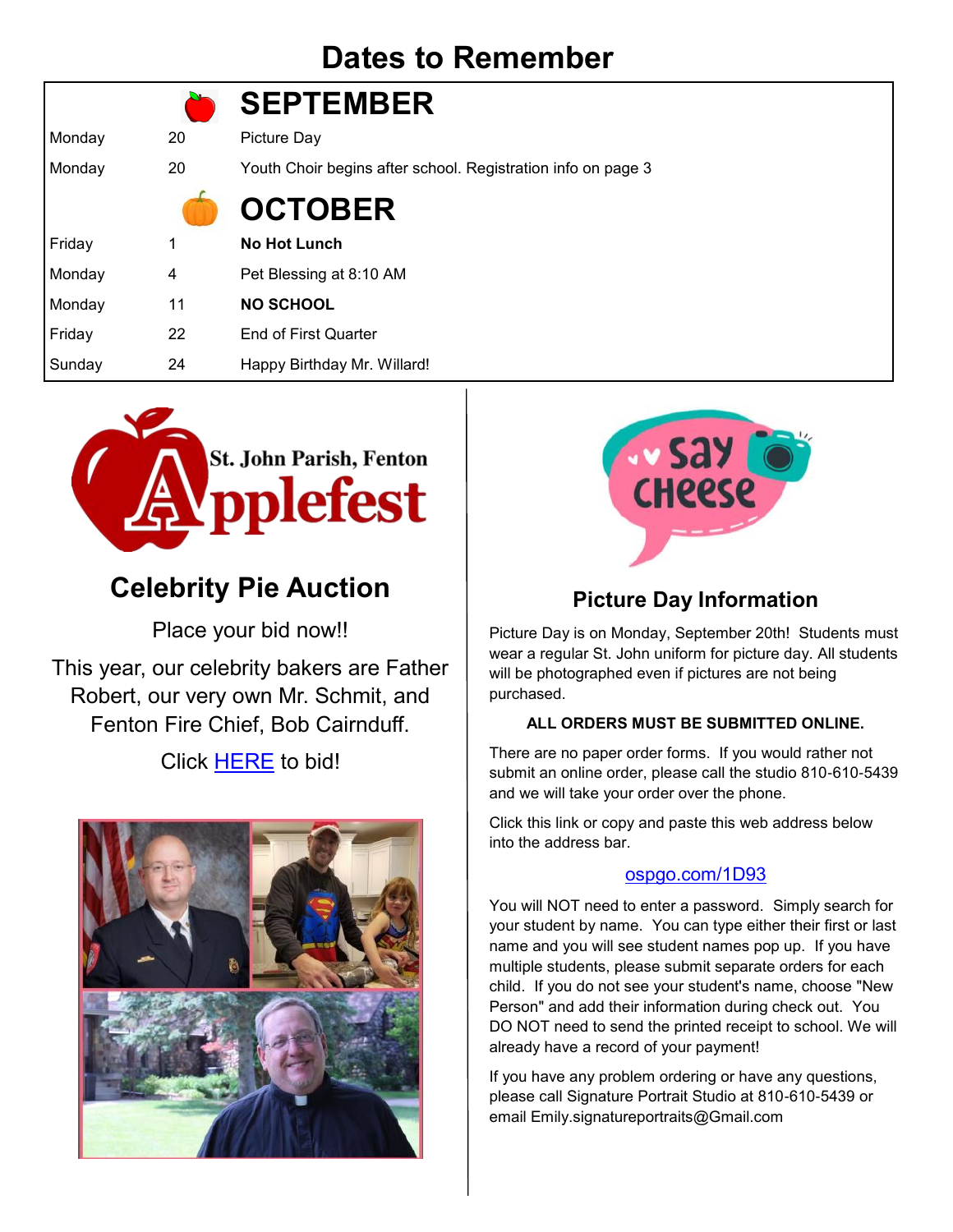## **Youth Choir**

Youth Choir is starting back up on Monday, September 20th. Youth Choir is for students in grades 4 and up. Practice will be held in the church on Mondays after school until 5 PM. To sign your child up for youth choir, please email Freeman Tucker at freeman@stjohnfenton.org.

## **Volunteer Opportunity**

We are looking for parent volunteers to help out at the youth choir practices. You do not have to commit to volunteering every Monday. We are willing to set up a rotating volunteer schedule if we can get enough parents to volunteer. If you are interested in helping, please contact Freeman Tucker at freeman@stjohnfenton.org. All volunteer requirements must be met to volunteer.



## **Altar Server Training**

The parish is offering a variety of altar serving training sessions for students in 5th grade and above. St. John students have the opportunity to attend a training session during school hours. There will be one more school day session on Friday, September 24th. If your child is interested in attending one of the training sessions, please submit his or her name using the following link: [https://](http://track.spe.schoolmessenger.com/f/a/3372Mr--Wyb1KPpMQ5dFgg~~/AAAAAQA~/RgRjENYAP0Q-aHR0cHM6Ly9zdGpvaG5mZW50b24uY2NiY2h1cmNoLmNvbS9nb3RvL2Zvcm1zLzQ0L3Jlc3BvbnNlcy9uZXdXB3NjaG9vbG1CCmEsgKIvYfy4QaRSEWVld2lzZTFAZ21haWwuY29tWAQAAAAB) [stjohnfenton.ccbchurch.com/goto/forms/44/responses/new.](http://track.spe.schoolmessenger.com/f/a/3372Mr--Wyb1KPpMQ5dFgg~~/AAAAAQA~/RgRjENYAP0Q-aHR0cHM6Ly9zdGpvaG5mZW50b24uY2NiY2h1cmNoLmNvbS9nb3RvL2Zvcm1zLzQ0L3Jlc3BvbnNlcy9uZXdXB3NjaG9vbG1CCmEsgKIvYfy4QaRSEWVld2lzZTFAZ21haWwuY29tWAQAAAAB) The teaching staff will divide the students into groups to attend the training, so you do not need to pick a specific session. Students who are already trained altar servers, but would like to attend as a refresher, may sign up as well.





## **Athletics**

We are in full swing with Football and Girls Basketball. Congratulations to the 7/8th grade football team on a 14-0 win over New Lothrop this week!!

5/6th grade Flag Football begins after school Monday. A sports physical is required to participate. They will practice after school everyday for the first week. Bring a snack to eat before practice. Practice will run from 3:45-5:30 PM. Be sure to bring water for practice.

## **Come Cheer on the Jets!!**

#### **7/8 Grade Football**

| Wed 9/22 vs. Montrose             | 5:30@ Powers      |  |  |
|-----------------------------------|-------------------|--|--|
| Wed 9/29 vs. Durand               | 5:30@ Durand      |  |  |
| <b>5/6 Grade Flag Football</b>    |                   |  |  |
| Sun 9/26                          | 2:30@ Powers      |  |  |
| Sun 10/3                          | $2:30@$ Powers    |  |  |
| <b>7/8 Grade Girls Basketball</b> |                   |  |  |
| Wed 9/22 vs. Holy Family Blue     | 6 PM@ St. Robert  |  |  |
| Wed 9/29 vs. St. Roberts          | 5 PM@ St. John    |  |  |
| 5/6 Grade Girls Basketball        |                   |  |  |
| Thurs 9/23 vs. Holy Family Gold   | 7 PM@ St. John    |  |  |
| Mon 9/27 vs. Holy Family Blue     | 7 PM@ Holy Family |  |  |



## **PET BLESSING**

Join us for our annual Pet Blessing in honor of St. Francis of Assisi. This will take place on Monday, October 4th at 8:10 AM in the courtyard. All pets **MUST** be on a leash or in a cage/crate. Also, all pets must go home after the

blessing. For pets who do not travel well or families whose schedule does not allow you to bring your pet, we encourage your child to bring in a picture to be blessed. A stuffed animal may also be brought as a stand-in for a pet.

Students should go to class as normal and will come out after announcements to meet parents and pets in the courtyard.